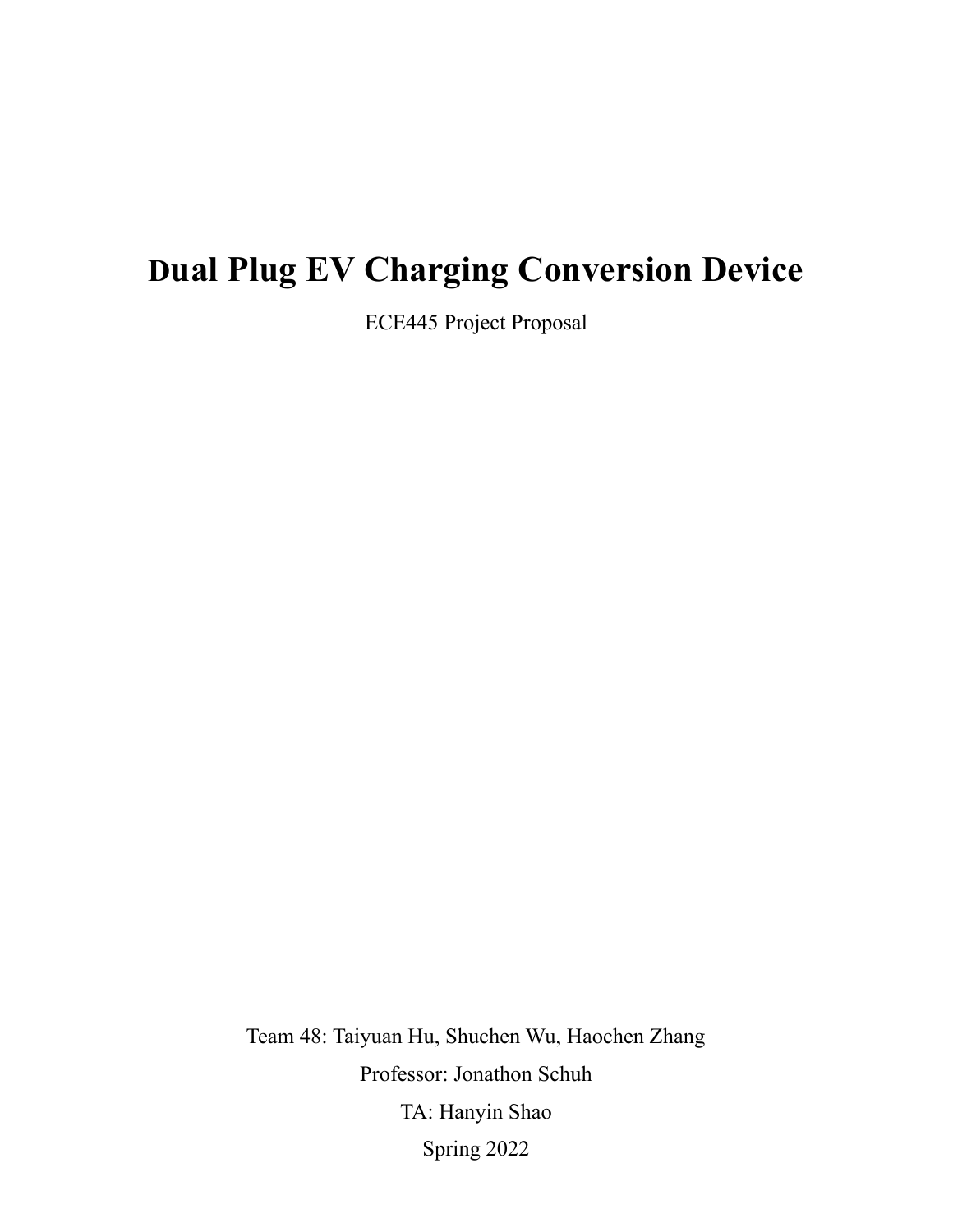## **1. Introduction, Objectives, and Background**

#### 1.1 Problem

At present, with the increase in the number of electric vehicles, most of the vehicle charging happens at night. In addition, as every families' property accumulates, many families have two or more electric vehicles. The majority of the existing AC charging pile can provide a maximum charging current of 32A, but there is only one plug. When the electric vehicle is charged, the charging object can only be changed manually, which is difficult to meet the charging needs of a larger number of electric vehicles. What's more, in order to protect the battery cells from overheating, the output current of the EV charger decreases and causes a waste of resources.

#### 1.2 Solution

Ideally, in order to solve this problem, we want to design a dual plug EV charging conversion device as figure 1 shows, which includes a power distribution subsystem, control subsystem, power subsystem, and user-interface subsystem. We want to create two charging modes. One is the average charging mode, that is, each output plug allocates the same charging power. When one of the outputs does not need charging any more, the device allocates the excess power to the other output plug; The other one is the limit mode. The user can manually choose to set the output current with the first priority. After the preferential output completes charging, the power will be allocated to the next priority output plug.

Because it is hard to actually test with an EV charger and Electric car. We decided to simplify our device to a level that can be tested based on the lab device as figure 2 shows. We want to directly use a voltage generator as our design input. For electric vehicles, it is hard to manipulate the EV battery's behavior, which is requesting lower power output from the device as the EV battery is filling. We decided to include loads like resistors in our design to control the output current amount, as mentioned previously in the limit mode of our design. In addition, the current's amplitude decreases as the battery charges, so to test the limit mode, we will decrease one of the outputs' current manually through the button module and see if the other output's current increases.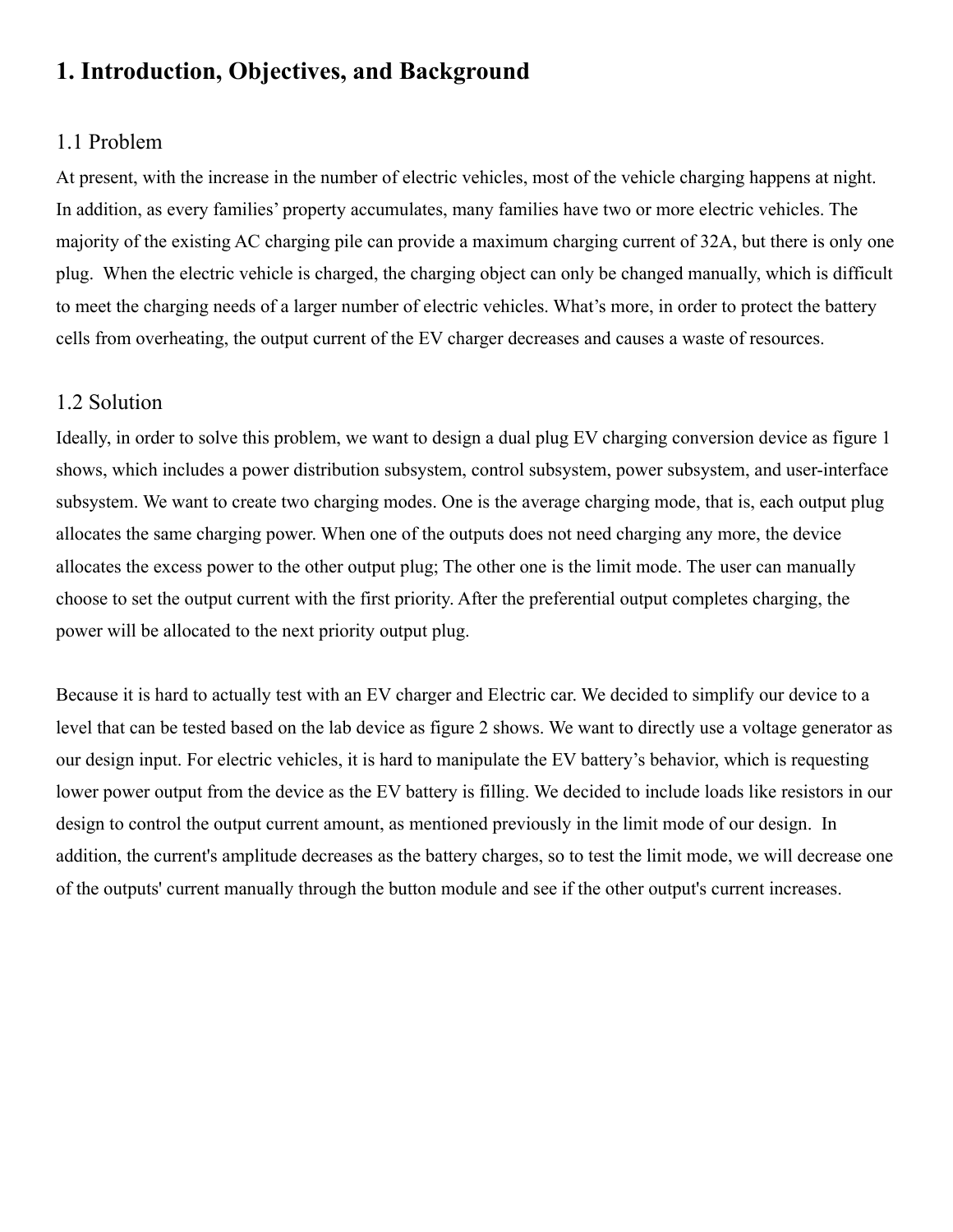

Figure 1. Original idea with EV charging station and electril vehicles



Figure 2. Simplified idea with current generator and Ammeters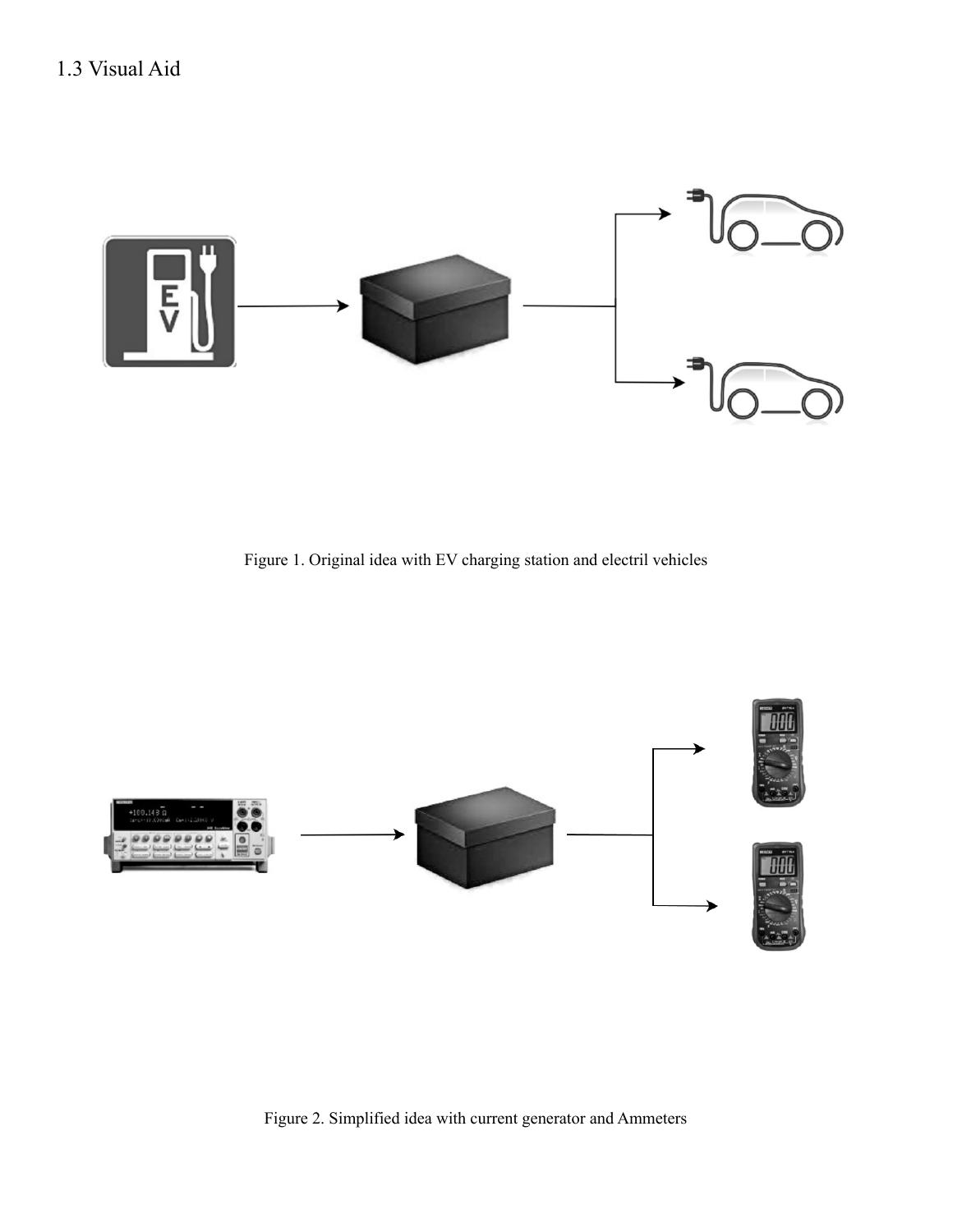#### 1.4 High Level Requirements

- The device can operate two modes successfully. In average charging mode(mode 1), the output currents of two plugs are the same and the amplitude equals one half of the input current. In our design, we will keep input current around 32A. Therefore, in mode 1, both output currents should be around 16A. In limit mode(mode 2), a priority output is set by the user through the button module. The output current of the high priority plug is set to a desired value. The remaining device power will then be allocated to the other low priority plug. In the test case, if one plug's output current is set to 20A, then the other output should be 12A. In addition, in both modes, when one of the output plug completes its charging plug(disconnected), then the other plug will be automatically allocated the highest power output, which is 32A in the test environment.
- In order to manually select two modes, set high priority plug's current value, and display current values and the selected mode, the user-interface subsystem should be able to achieve the goals mentioned above. The LCD module should receive and read data from the MCU module and display information and values correctly. The button module should receive the user input press and send the data to MCU and LCD module would respond to the button press action by displaying certain information either selected mode or set current.
- In order to keep track of the output current, our design includes a current sensor module. This module should be able to measure both output plugs' current through hall effect and send the measured result back to MCU module. Then the MCU module should send the received measured values to the LCD module. The visual outcome of the measuring should be displayed with the help of an LCD module.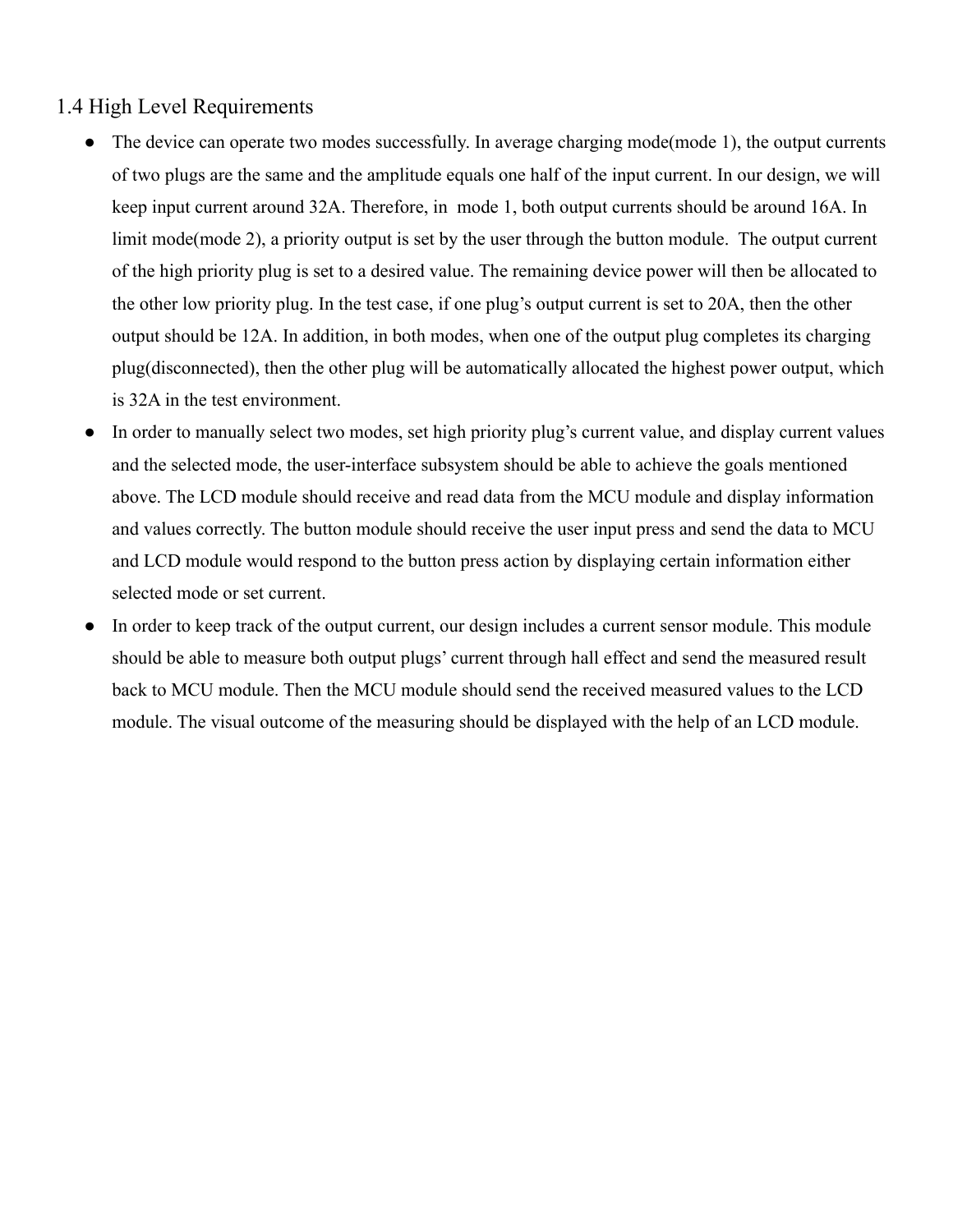## **2. Design**

#### 2.1 Block Diagram



Figure 3. Block diagram of the dual plug EV charging conversion device

#### 2.2 Subsystem Overview & Requirements

#### • Overview

In our design, the power of sensing subsystem, heat dissipation module, user interface subsystem and on-board micro-controller unit is supplied by the power subsystem with a 12V battery and a 12V to 5V DC converter to supply 12V and 5V VDC power accordingly. Then, the sensing subsystem with current detection sensor module will detect the current and feedback to on-board micro-controller unit, and the micro-controller unit will send the current measurement to the LCD of the user interface subsystem to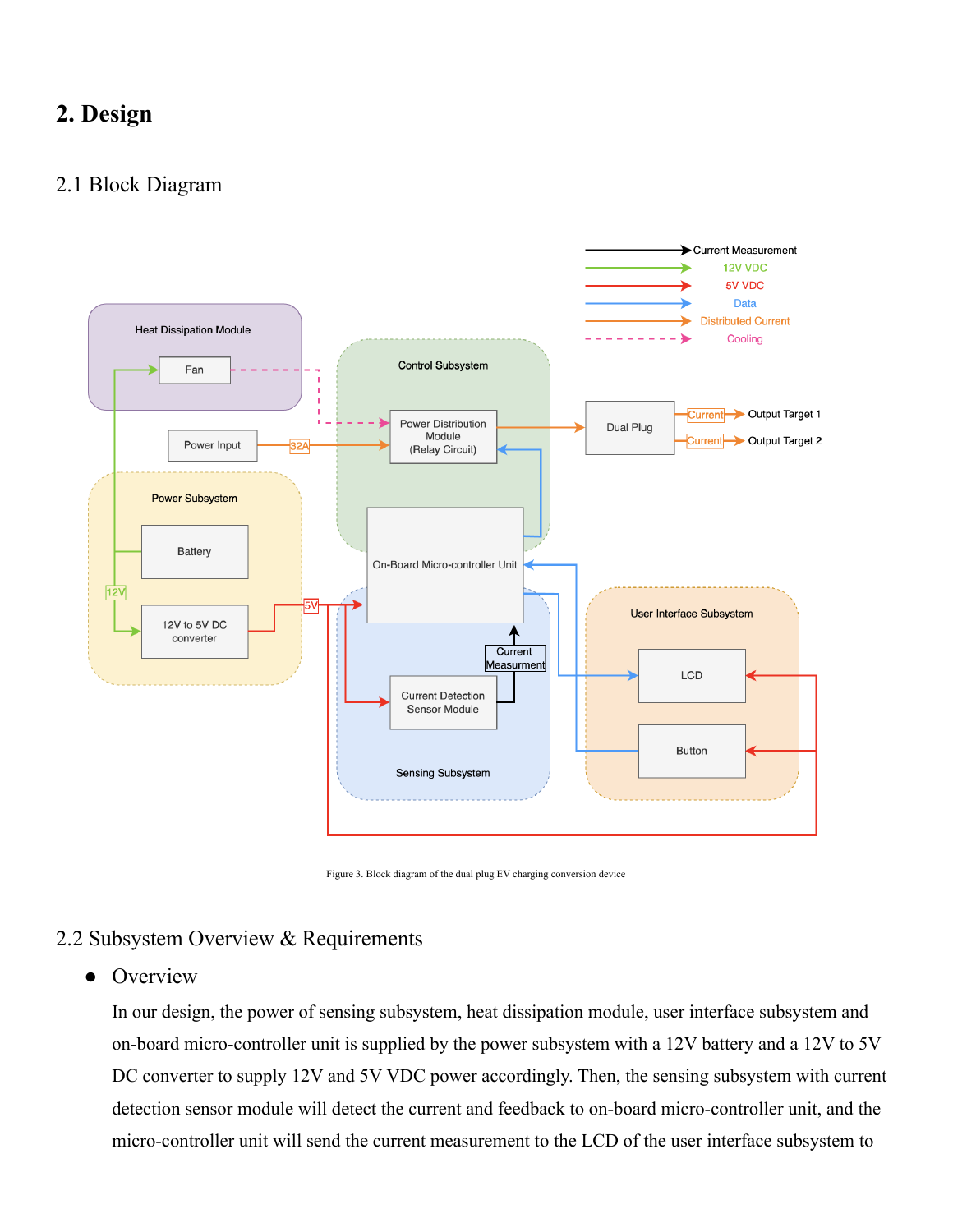display. The control subsystem will decide how the power distribution module distributes the power to two loads with the button input from the user interface subsystem which selects the operation mode. The control subsystem also takes current input of 32A to feed into the relay circuit. After power distribution, the current will be transmitted into a dual plug to be splitted into two outlets to feed two different targets with desired current. The heat dissipation module will use a fan to cool the power distribution system to prevent resistor overheating.

#### Power Distribution Subsystem

○ Relay Circuits Module

The relay circuits should be able to control the amount of current output based on the control signal from the MCU.

Requirement 1: The relay circuits must successfully read the control signal from MCU.

Requirement 2: The relay circuits must be able to decode the control signal from MCU to control the relay.

Requirement 3: The relay circuits must be able to change the current output based on the control signal

Requirement 4: The contact end of relay must be able to handle a minimum current of 10A

#### ○ EV Charger Interface

The EV charger interface connects our device to the charging dock, the EV charger.

#### • Control Subsystem:

#### ○ MCU Module:

The micro controller unit(MCU) would control most of the other components in our device to achieve the goal of user-device interaction, relays' control, and current measurement.

Requirement 1: The MCU must be able to send data to LCD display

Requirement 2: The MCU must be able to receive data from buttons

Requirement 3: The MCU must be able to receive and interpret analog data from Sensor

Requirement 4: The MCU must be able to perform the basic computation to decide the modes of Operation.

Requirement 5: The MCU must be able to interact with relay circuits and send control signals to relay circuits to control the current output.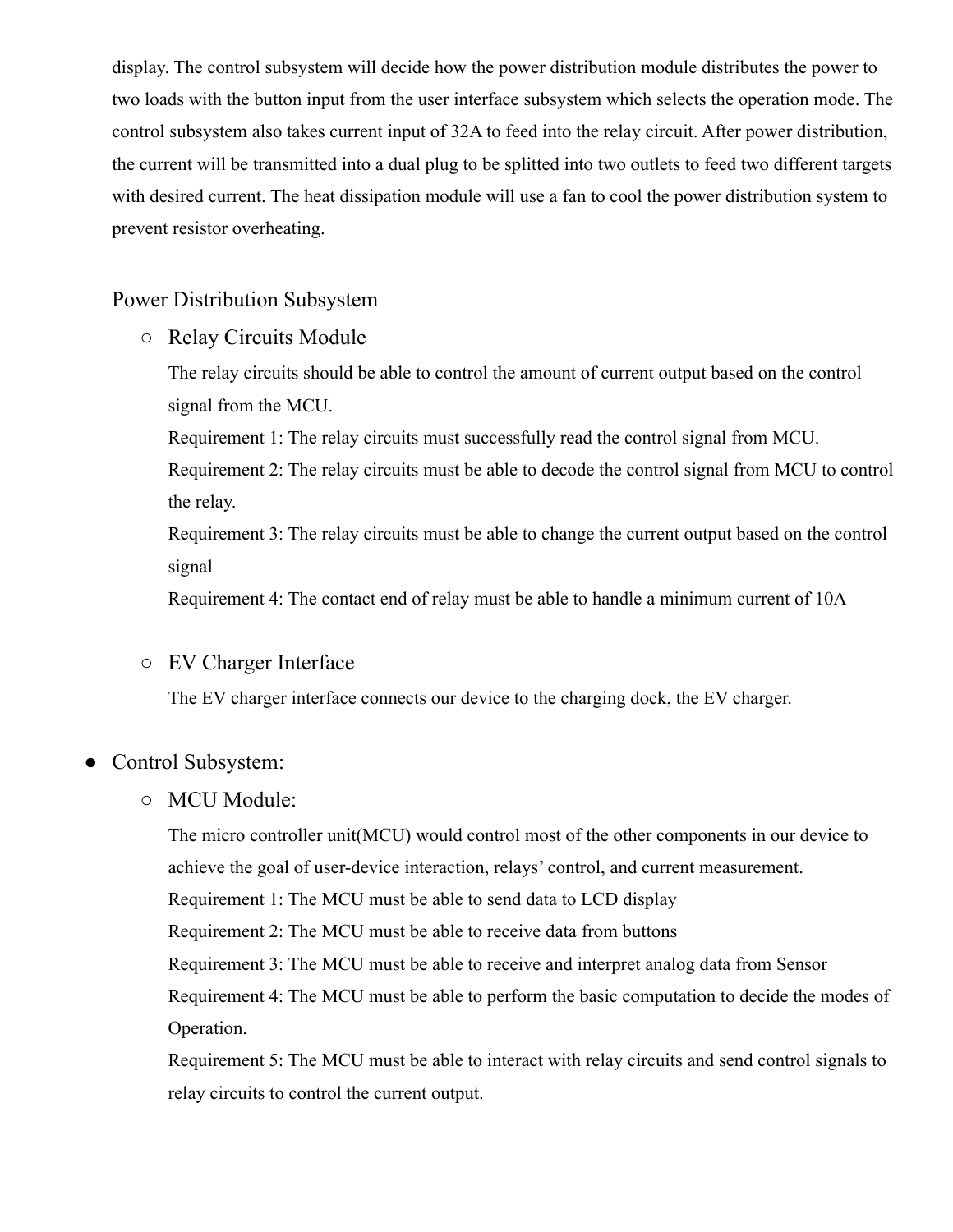#### ○ Current Sensor Module

The current sensor will provide information regarding the current output of each port. It will check if the current output of each port is what we expected. It will send the feedback signal to MCU. Also, the sensor will be configured to recognize the positive jumps in current which would indicate that the device is plugged in.

Requirement 1: The sensor must be able to recognize the DC current values up to 32A Requirement 2: The sensor must be able to interact with the MCU and send feedback signals to it.

- Power Subsystem:
	- 12V Battery

The 12V battery should provide the power input for the electronics on the printed circuit board Requirement 1: It should be able to provide a steady 12V voltage supply.

○ 12V to 5V DC Converter

The 12V to 5V DC converter converts the 12V input from battery to a 5V output to match the VDD requirement of MCU.

Requirement 1: It should successfully convert the 12V input to a steady 5V output Requirement 2: The output voltage should successfully power up the MCU and other electronics on the PCB.

- User-Interface Subsystem:
	- LCD Display Module

The LCD monitor module would display the feedback from the control module which would provide a better user-device interaction.

Requirements 1: The LCD display should be able to interact with the MCU.

Requirements 2: The LCD display should be able to display the correct content as MCU directed.

○ Button Module

The button would allow users to set the working modes manually and control the power distribution as desired. The input signal would be delivered to the Control module which would be processed by the MCU.

Requirements 1: The buttons should successfully send feedback signals to the MCU when it is pressed.

Requirements 2: The buttons should be able to interact with the MCU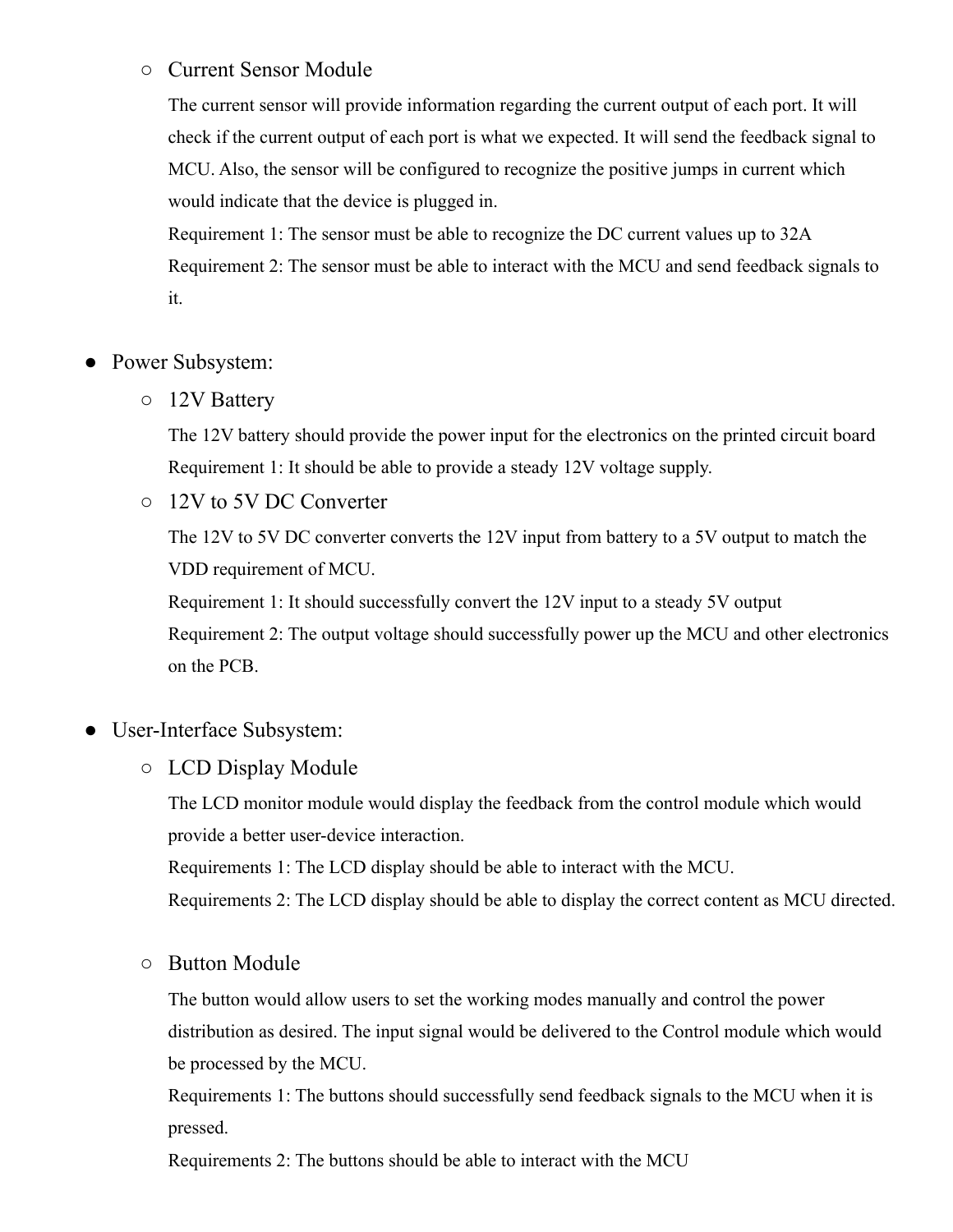#### • Heat Dissipation module

The heat dissipation module would cool the system down and prevent overheating. It will dissipate the heat generated by the resistors and PCB.

#### 2.3 Tolerance Analysis

The main challenge we might run into is that the relay might have a resistance which would share the voltage and lower the current output. In ideal cases, each branch would generate a current of 8A in our design. With the testing voltage of 16V, we would need to add a 2 ohm resistor to each branch. If the resistance of the relay is also 2 ohms, each branch would only output a current of  $16/(2+2) = 4A$ . However, the contact resistance is usually around 500m ohm and in reality the voltage supply would be around 100V which is much higher than 16V and which means that the resistance of the resistor would be larger than the testing one. If we are using a 80V voltage supply and a resistor with resistance of 10 ohms, assuming that the relay contact resistance is also 500m ohms, the output current would be around  $80/(10+0.5) = 7.62$  Amps which is not that different from the desired current of 8 Amps.

## **3. Ethics and Safety**

Safety and ethics are two essential aspects in every modern design project. As stated in section 1.1 of the document, "to hold paramount the safety, health, and welfare of the public, to strive to comply with ethical design and sustainable development practices, to protect the privacy of others, and to disclose promptly factors that might endanger the public or the environment," every team member is going to strictly follow the criteria in IEEE Code of Ethics to operate our design[1]. Because the initial intent of the project is to operate the device in a high voltage and high current environment, team members are exposed to high risk of electrical hazards.Thus, we decide to utilize the generator with lower voltage output. In addition, the potential high power consumption of the loads in the design may cause overheat, which can also lead to accidents. To address overheating, we add a heat dissipation module to cool the device, and, furthermore, numbers of loads would be reduced if heat dissipation module is not enough.

The team will treat other teams and all course staff respectfully and kindly. We will contribute to create an equal, safe, and respectful atmosphere in all ECE 445 working environments with our peers, professors and TAs. All the communication within the team and between our TA and professor will be in an honest and polite manner. More importantly, our team has zero tolerance to any kind of plagiarism and we will report the behavior when we notice it.